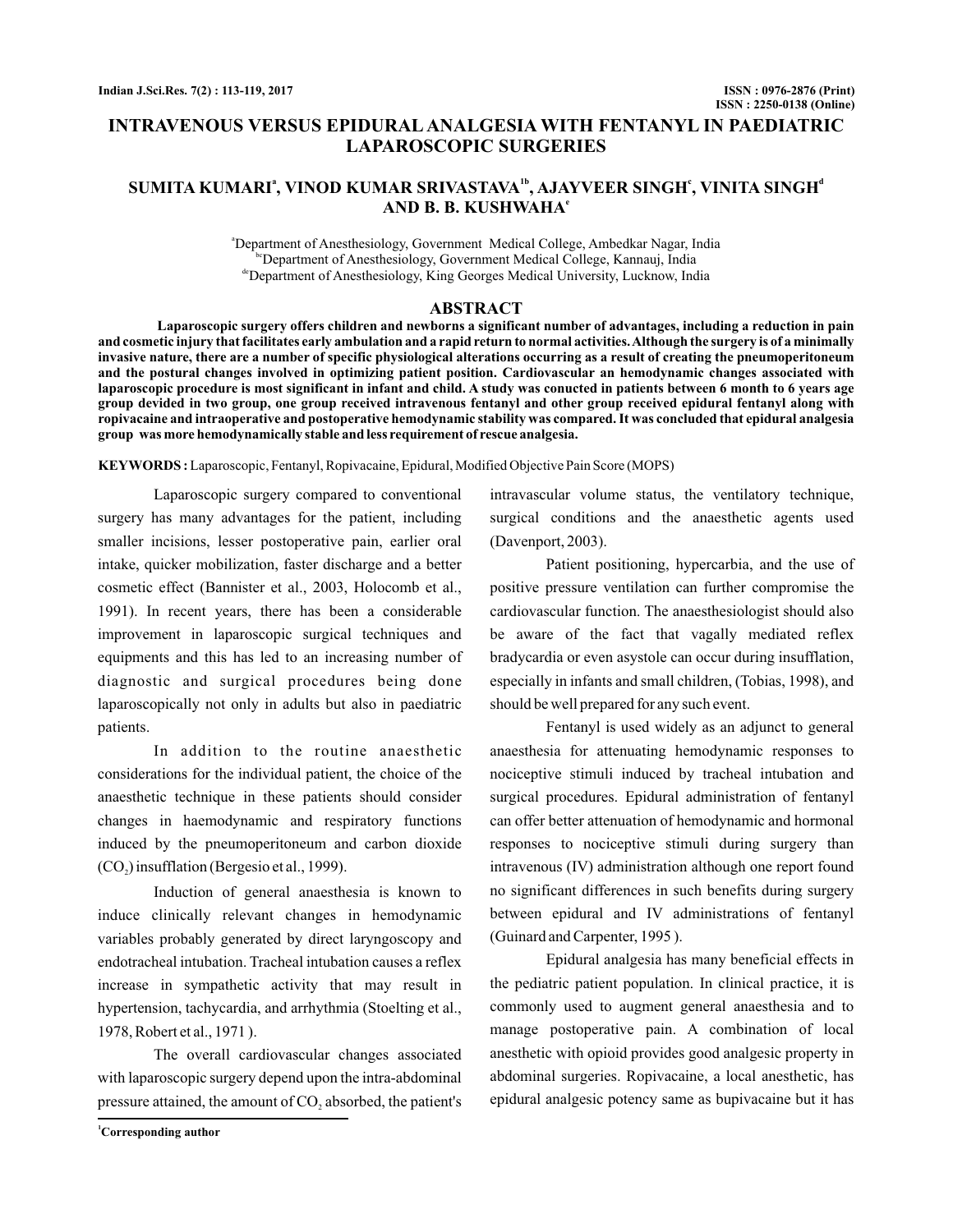less of cardiac and motor involvement as compared to bupivacaine. Ropivacaine is indicated for local anaesthesia including infiltration, nerve block, epidural and intrathecal anaesthesia. It is also indicated for peripheral nerve block and caudal epidural in children 112 years for surgical pain. It is also sometimes used for infiltration anaesthesia for surgical pain in children.

On reviewing the literature, there has been no study on comparing intravenous and epidural analgesia in paediatric laparoscopic surgeries till date.

## **MATERIALSAND METHODS**

A prospective randomized, double blind, carried out on admitted patients in paediatric surgery department of Gandhi Memorial & Associated Hospitals, K G medical university , Lucknow,(former CSSMU) undergoing various laparoscopic procedures under general anaesthesia (GA) after getting approval from Ethical Committee and obtaining a written consent from the patient relative.

For this purpose a total of 60 patients of either sex of age group between 06 month 06 yrs and ASA grade I&II were submitted. Patients having contraindication to neurexial block, known allergy to used medication central nervous system disorder were excluded from study.

A general physical and detailed clinical examination supported by routine blood, urine and biochemical test as per need was carried out. After taking the patient in the operating room, an intravenous line with 24G/22G cannula was secured and i.v. fluid (isolyte P) was started at standardized rate. All patients received inj. atropine 0.02mg/kg and inj. ondensetron 0.1mg/kg as premedication. None of the patients was given any sedative or analgesic premedication in the pre operative room.

All the monitors i.e. pulse oximeter, NIBP, ECG and precordial stethoscope were attached. The anaesthesia was induced with thiopentone sodium 5-7 mg/kg and endotracheal intubation was facilitated with succinylcholine 2.0 mg/kg. The endotracheal tube was secured after confirming bilateral equal breath sounds and end tidal  $CO<sub>2</sub>$  probe was attached. Anaesthesia was maintained with 50%  $N_2O$  in oxygen, isoflurane 0.2% and atracurium besylate as non-depolarising muscle relaxant.

The patients were devided into two group, one group received fentanyl 2 ug/kg intravenously as analgesia placed in group I and another group for analgesia received epidural bolus 1ml/kg ropivacaine 0.2% with fentanyl 1 ug/kg placed in group II. Epidural needle was placed in lateral decubitus position in  $T_{12} L_1$  or  $L_1$ - $L_2$  interspace with pediatric epidural set 19 G 5cm Tuohy Needle with 21 G catheter under strict aseptic technique and loss of resistance was assessed with saline. A test dose of lignocaine with adrenaline (1:200,000) (0.1ml/kg) was given and after 10 min the epidural bolus was administered slowly. Surgical intervention was allowed after 10 min of epidural bolus in group II patients. Intraabdominal pressure upto 10mm Hg was maintained during  $CO<sub>2</sub>$  insufflation (Huettemann et al; 2003).

Intraoperatively, HR, MAP,  $SPO_2$ , Et  $CO_2$  and ECG were monitored in all patients. Et  $CO<sub>2</sub>$  value (30-32) mmHg) was maintained by increasing minute volume. For increase in HR or MAP of  $\geq 20\%$  from the baseline, iv fentanyl 0.5 µg/kg was supplemented and total dose required was noted. Bradycardia (20% below baseline HR) was treated with i.v. atropine 0.02 mg/kg and hypotension (20% below baseline MAP) was treated with fluid bolus and i.v. mephentermine.After completion of the surgery, the patients were reversed with neostigmine 0.05 mg/kg and atropine 0.02 mg/kg and then patients were extubated.

Postoperatively, patients were assessed for pain using "Modified Objective Pain Score" (MOPS) (Martindale et al., 2004) for 24 hrs and for score  $\geq$  4, rescue analgesia in form of oral paracetamol syrup (10mg/kg) was given and time to first postoperative analgesic requirement and total dose given was recorded. Adverse effects like hypotension, bradycardia, sedation, pruritus, nausea, vomiting, respiratory depression, urinary retention were recorded and treated accordingly.

Continuous data is being summarized as Mean  $\pm$ SD while discrete (categorical) in percentage. To compare the change in a parameter at two different time intervals paired "t" test was used. The discrete (categorical) variables were compared by chi-square  $(\chi^2)$  test. Significance was determined at  $p<0.05$ . All statistical analysis was done using SPSS 16 Version. Continuous data is being summarized as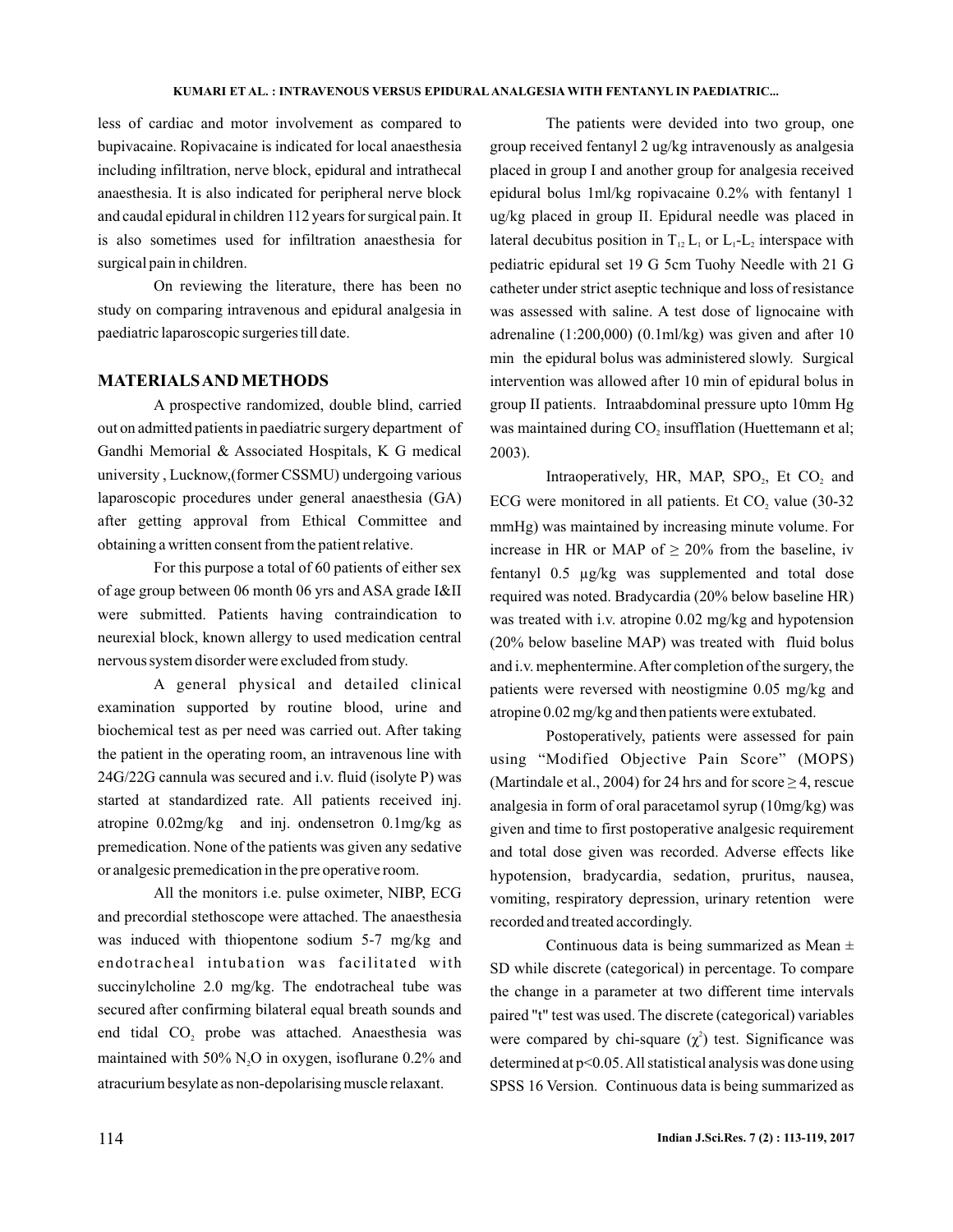| Criteria  | <b>Points</b>      |                               |                           |  |  |  |  |  |
|-----------|--------------------|-------------------------------|---------------------------|--|--|--|--|--|
|           | 0                  |                               |                           |  |  |  |  |  |
| Crying    | None               | Consolable                    | Not consolable            |  |  |  |  |  |
| Movement  | None               | Restless                      | Thrashing                 |  |  |  |  |  |
| Agitation | Asleep/Calm        | Mild                          | Hysterical                |  |  |  |  |  |
| Posture   | Normal             | Flexed                        | Holds injury site         |  |  |  |  |  |
| Verbal    | Asleep/no Complain | Complain but can not localize | Complain and can localize |  |  |  |  |  |

#### **Modified Objective Pain Score (MOPS)**

Mean  $\pm$  SD while discrete (categorical) in percentage. To compare the change in a parameter at two different time intervals paired "t" test was used. The discrete (categorical) variables were compared by chi-square  $(\chi^2)$  test. Significance was determined at p<0.05. All statistical analysis was done using SPSS 16 Version.

# **RESULTS**

60 patient of pediatric age group were studied and devided into two group. The demographic variables such as age, weight, sex and ASA grade were comparable and found statistically insignificant between two group.

Table 1 shows Mean age of patients in group I and II was  $25.83 \pm 17.18$  and  $26.07 \pm 17.55$ . On comparing the data statistically, no significant intergroup difference was observed  $(p=0.959)$ .

Table 1 also shows mean weight of patients in group I and II was  $11.70 \pm 2.71$  kg and  $11.60 \pm 2.77$  kg. On comparing the data statistically, no significant intergroup difference was observed (p=0.888).

Table 1, shows distribution of subjects according to their gender and on comparing data statistically no significant difference was observed (p=1).

| S. N.            | Variable        | Group I $(N=30)$ |               | Group II $(N=30)$ |               | <b>Significance of Difference</b> |       |
|------------------|-----------------|------------------|---------------|-------------------|---------------|-----------------------------------|-------|
|                  |                 | Mean             | <b>SD</b>     | Mean              | <b>SD</b>     | "t"                               | "p"   |
| 1.               | Age (in months) | 25.83            | 17.18         | 26.07             | 17.55         | $-0.052$                          | 0.959 |
| 2.               | Weight (kg)     | 11.70            | 2.71          | 11.60             | 2.77          | 0.141                             | 0.888 |
|                  |                 | No.              | $\frac{0}{0}$ | No.               | $\frac{0}{0}$ | $\chi^2$                          | p     |
| 3.               | Gender          |                  |               |                   |               |                                   |       |
|                  | Male            | 17               | 56.7          | 17                | 56.7          |                                   |       |
|                  | Female          | 13               | 43.3          | 13                | 43.3          | $\Omega$                          | -1    |
| $\overline{4}$ . | ASA Grade       |                  |               |                   |               |                                   |       |
|                  |                 | 25               | 83.3          | 24                | 80.0          |                                   |       |
|                  | Н               | 5                | 16.7          | 6                 | 20.0          | 0.111                             | 0.739 |

|  | Table 1: Demographic Profile of Patients in Two Groups |  |  |  |
|--|--------------------------------------------------------|--|--|--|
|  |                                                        |  |  |  |

|    | <b>Parameter</b>               | Group I $(n=30)$ |           | Group II $(n=30)$ |           | <b>Significance of Difference</b> |       |
|----|--------------------------------|------------------|-----------|-------------------|-----------|-----------------------------------|-------|
|    |                                | Mean             | <b>SD</b> | Mean              | <b>SD</b> | "t"                               | "p"   |
| ., | Heart rate (bpm)               | 110.30           | 16.35     | 112.73            | 18.75     | $-0.536$                          | 0.594 |
| 2. | Mean Arterial Pressure (mm Hg) | 81.07            | 10.04     | 81.97             | 9.05      | $-0.365$                          | 0.717 |
|    | Oxygen Saturation $(\%)$       | 99.40            | 0.68      | 99.47             | 16.35     | 0.982                             | 0.330 |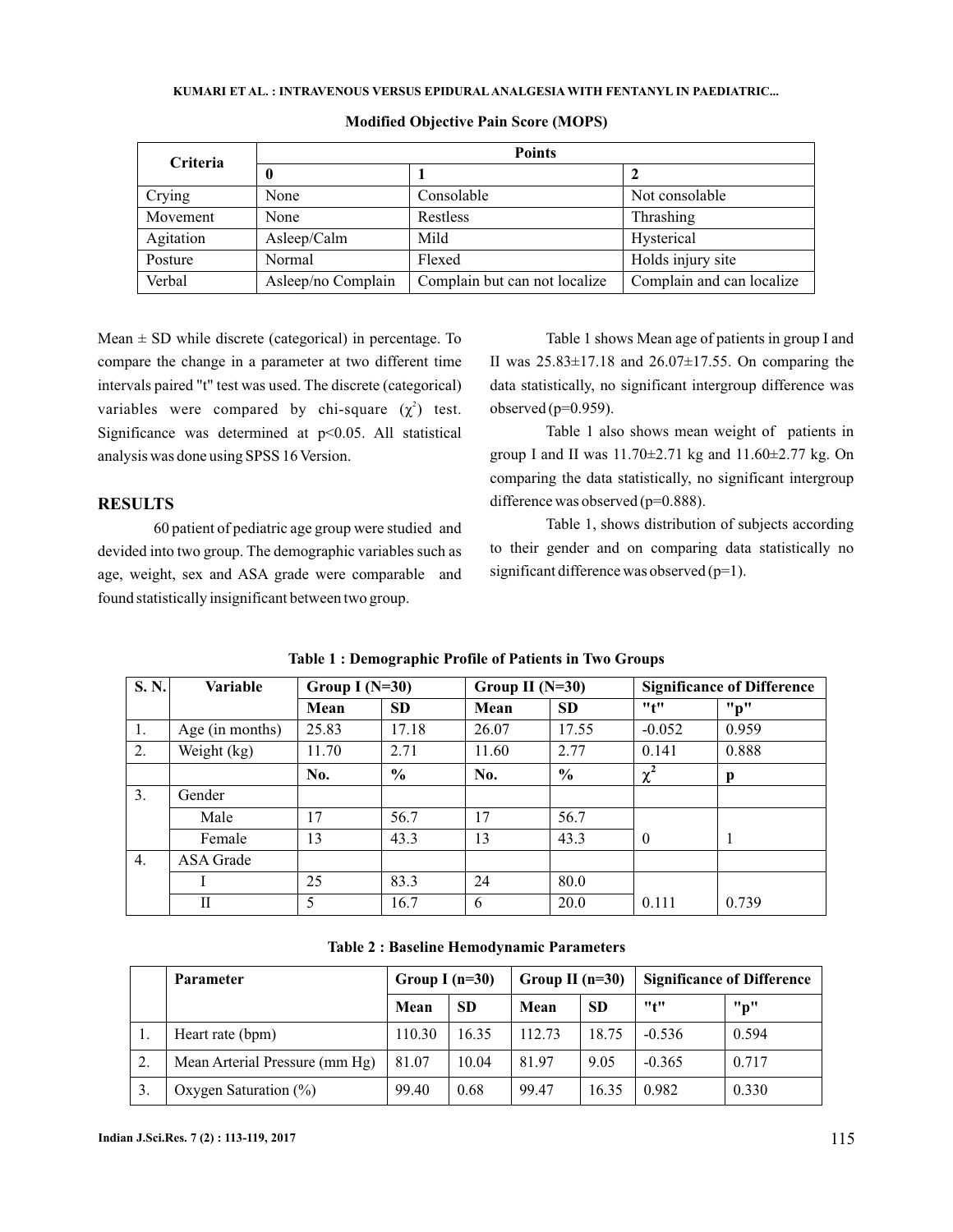| ${\bf SN}$ | <b>Parameter</b>         | Group I $(n=30)$ |           |          |         | Group II $(n=30)$ |           |          |         |  |
|------------|--------------------------|------------------|-----------|----------|---------|-------------------|-----------|----------|---------|--|
|            |                          | Mean             | <b>SD</b> | "t"      | "p"     | Mean              | <b>SD</b> | "t"      | "p"     |  |
|            |                          | change           |           |          |         | change            |           |          |         |  |
| 1.         | 5 min after              |                  |           |          |         |                   |           |          |         |  |
|            | induction                | $-6.70$          | 1.99      | 18.48    | < 0.001 | $-5.33$           | 1.60      | 18.21    | < 0.001 |  |
|            | After $CO2$ insufflation |                  |           |          |         |                   |           |          |         |  |
| 2.         | 5 min                    | 9.57             | 4.31      | $-12.15$ | < 0.001 | 6.80              | 1.85      | $-20.18$ | < 0.001 |  |
| 3.         | $10 \text{ min}$         | 17.87            | 5.11      | $-19.15$ | < 0.001 | 13.53             | 2.49      | $-29.80$ | < 0.001 |  |
| 4.         | 15 min                   | 12.90            | 4.22      | $-16.74$ | < 0.001 | 10.00             | 2.21      | $-24.75$ | < 0.001 |  |
| 5.         | $20 \text{ min}$         | 10.33            | 5.01      | $-11.31$ | < 0.001 | 7.47              | 2.08      | $-19.66$ | < 0.001 |  |
| 6.         | $25 \text{ min}$         | 11.43            | 7.95      | $-7.88$  | < 0.001 | 6.07              | 1.98      | $-16.77$ | < 0.001 |  |
| 7.         | 30 min                   | 13.23            | 7.77      | $-9.33$  | < 0.001 | 6.13              | 2.79      | $-12.05$ | < 0.001 |  |
| 8.         | 45 min                   | 16.90            | 6.84      | $-13.52$ | < 0.001 | 6.47              | 3.32      | $-10.67$ | < 0.001 |  |
| 9.         | $60 \text{ min}$         | 16.97            | 7.09      | $-13.11$ | < 0.001 | 6.33              | 3.76      | $-9.22$  | < 0.001 |  |
| 10.        | 75 min                   | 15.57            | 9.26      | $-9.21$  | < 0.001 | 5.87              | 4.13      | $-7.79$  | < 0.001 |  |
| 11.        | 90 min                   | 20.37            | 9.27      | $-12.03$ | < 0.001 | 6.00              | 3.80      | $-8.66$  | < 0.001 |  |

**Table 3 : Within Group Change in Heart Rate (as Compared to Baseline) at Different Intervals (Paired "t"-test)**

**Table 4 : Within Group Change in MAP (as Compared to Baseline) at Different Intervals (Paired "t"-test)**

| <b>SN</b> | <b>Parameter</b>         | Group I $(n=30)$ |           |          | Group II $(n=30)$ |         |           |          |         |
|-----------|--------------------------|------------------|-----------|----------|-------------------|---------|-----------|----------|---------|
|           |                          | Mean             | <b>SD</b> | "t"      | "p"               | Mean    | <b>SD</b> | "t"      | "p"     |
|           |                          | change           |           |          |                   | change  |           |          |         |
| 1.        | 5 min after              |                  |           |          |                   |         |           |          |         |
|           | induction                | $-2.87$          | 1.11      | 14.20    | < 0.001           | $-2.37$ | 0.85      | 15.25    | < 0.001 |
|           | After $CO2$ insufflation |                  |           |          |                   |         |           |          |         |
| 2.        | 5 min                    | 4.80             | 2.12      | $-12.38$ | < 0.001           | 3.37    | 1.00      | $-18.45$ | < 0.001 |
| 3.        | $10 \text{ min}$         | 9.47             | 2.50      | $-20.73$ | < 0.001           | 7.50    | 1.46      | $-28.21$ | < 0.001 |
| 4.        | $15 \text{ min}$         | 6.73             | 2.72      | $-13.58$ | < 0.001           | 5.43    | 1.74      | $-17.15$ | < 0.001 |
| 5.        | $20 \text{ min}$         | 6.20             | 4.00      | $-8.48$  | < 0.001           | 3.97    | 1.54      | $-14.09$ | < 0.001 |
| 6.        | 25 min                   | 7.07             | 5.04      | $-7.68$  | < 0.001           | 3.00    | 1.55      | $-10.58$ | < 0.001 |
| 7.        | 30 min                   | 7.80             | 5.15      | $-8.30$  | < 0.001           | 2.63    | 2.08      | $-6.95$  | < 0.001 |
| 8.        | 45 min                   | 11.47            | 5.99      | $-10.49$ | < 0.001           | 3.50    | 2.42      | $-7.93$  | < 0.001 |
| 9.        | $60$ min                 | 11.83            | 4.53      | $-14.29$ | < 0.001           | 3.50    | 3.68      | $-5.20$  | < 0.001 |
| 10.       | 75 min                   | 12.07            | 6.59      | $-10.04$ | < 0.001           | 3.63    | 3.86      | $-5.15$  | < 0.001 |
| 11.       | $90 \text{ min}$         | 14.43            | 6.93      | $-11.40$ | < 0.001           | 3.50    | 3.83      | $-5.00$  | < 0.001 |

Table 1, shows the ASA grade of subjects in all groups and majority of subjects in all the groups were in ASA Grade I. On comparing the data statistically, no significant intergroup difference was observed (p=0.739).

Table 2 shows, comparison of hemodynamic and other vital parameters in different groups.At baseline all the groups were matched for MAP, heart rate and % oxygen saturation showing no statistically significant difference among groups  $(p>0.05)$ .

Table 3 shows in both the groups, as compared to baseline a significant difference in heart rate was observed at all the perioperative intervals ( $p<0.001$ ). At 5 min after induction both the groups had significantly lower heart rate as compared to baseline. However, at all subsequent intervals, heart rate was higher as compared to baseline. In Group I maximum change from baseline was observed at 90 min interval while in Group II, maximum change from baseline was observed at 10 min interval. By comparing it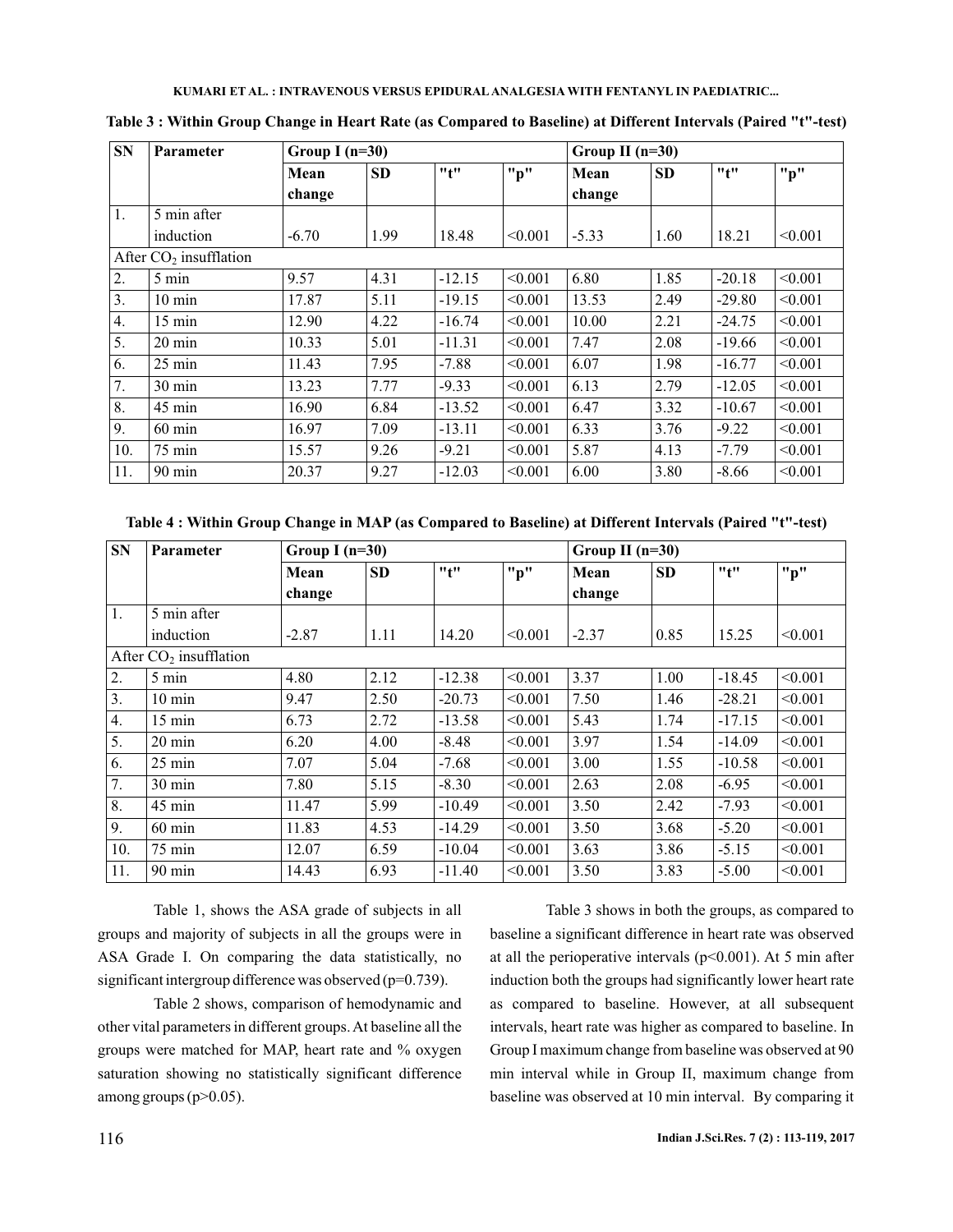| S. N. | <b>Parameter</b>                | Group I $(n=30)$ |           | Group II $(n=30)$ |           | <b>Significance of difference</b> |         |
|-------|---------------------------------|------------------|-----------|-------------------|-----------|-----------------------------------|---------|
|       |                                 | Mean             | <b>SD</b> | Mean              | <b>SD</b> | "1"                               | "p"     |
| 1.    | No. of fentanyl iv dosages      |                  |           |                   |           |                                   |         |
|       | required intraoperatively       | 2.13             | 0.43      | 0.10              | 0.31      | 20.987                            | < 0.001 |
| 2.    | Total dose of fentanyl required |                  |           |                   |           |                                   |         |
|       | intraoperatively                | 11.52            | 3.77      | 0.62              | 1.91      | 14.132                            | < 0.001 |
| 3.    | Time of first rescue analgesia  |                  |           |                   |           |                                   |         |
|       | after surgery (hrs)             | 2.27             | 0.58      | 7.30              | 2.20      | 12.115                            | < 0.001 |
| 4.    | No. of times rescue analgesia   |                  |           |                   |           |                                   |         |
|       | given in 24 hrs                 | 3.77             | 0.57      | 2.60              | 0.68      | 7.244                             | < 0.001 |
| 5.    | Total dose of analgesic given   | 412.67           | 116.68    | 301.00            | 111.09    | 3.797                             | < 0.001 |

**Table 5 : Comparison of Analgesic Need Between Two Groups**

**Table 6 : Comparison of Adverse Effects/ Complications Between Two Groups**

| S. N. |                               | Group I $(n=30)$ |               | Group II $(n=30)$ |      |  |
|-------|-------------------------------|------------------|---------------|-------------------|------|--|
|       | <b>Variable</b>               | No.              | $\frac{6}{6}$ | No.               | $\%$ |  |
| 1.    | None                          | 19               | 63.3          | 16                | 53.3 |  |
| 2.    | Nausea                        | 8                | 26.7          |                   | 23.3 |  |
| 3.    | Pruritus                      |                  | 3.3           | 6                 | 20.0 |  |
| 4.    | Sedation                      | $\theta$         | 0.0           |                   | 3.3  |  |
| 5.    | <b>Urinary Retention</b>      | 2                | 6.7           | $\theta$          | 0.0  |  |
| 6.    | <b>Respiratory Depression</b> | $\Omega$         | 0.0           | $\theta$          | 0.0  |  |
| 7.    | <b>Motor Weakness</b>         | $\Omega$         | $\theta$      | $\theta$          | 0.0  |  |

 $\chi^2$ =6.895 (df=4); p=0.142

was found that change was more significant in group I (maximum mean 20.37 compared to 13.53 )

Table 4 shows in both the groups, as compared to baseline a significant change in MAP was observed at all the perioperative intervals  $(p<0.001)$ . At 5min after induction both the groups had significantly lower MAP as compared to baseline. However, at all subsequent intervals, MAP was higher as compared to baseline. In Group I maximum change from baseline was observed at 90 min interval while in Group II, maximum change from baseline was observed at 10 min interval. By comparing it was found that change was more significant in group I(maximum mean 14.43 compared to 7.50 )

Table 5 shows Intraoperative fentanyl requirement was significantly higher as well as postoperative rescue analgesic was required early and more in Group I.

Table 6 shows Majority of patients in both the groups did not have any complication. Statistically, there

was no significant difference with respect to any complication encountered.

# **DISCUSSION**

Alaparoscopic approach offers several advantages over an open procedures; potentially reduces the surgical stress and fluid shifts that may accompany it; in addition there is less need for postoperative analgesia, reduction of postoperative respiratory and wound complications; shortens postoperative convalescence, including an intensive care unit stay; rapid return to normal diet and decreased overall hospital stay.

Perioperative analgesia is best provided with a multimodal approach using a combination of local infiltration of the trocar insertion site, opioids and nonsteroidal anti-inflammatory drugs. Caudal epidural block has been demonstrated to be effective following inguinal herniorrhaphy with laparoscopy in children (Tobias et al., 1994 ).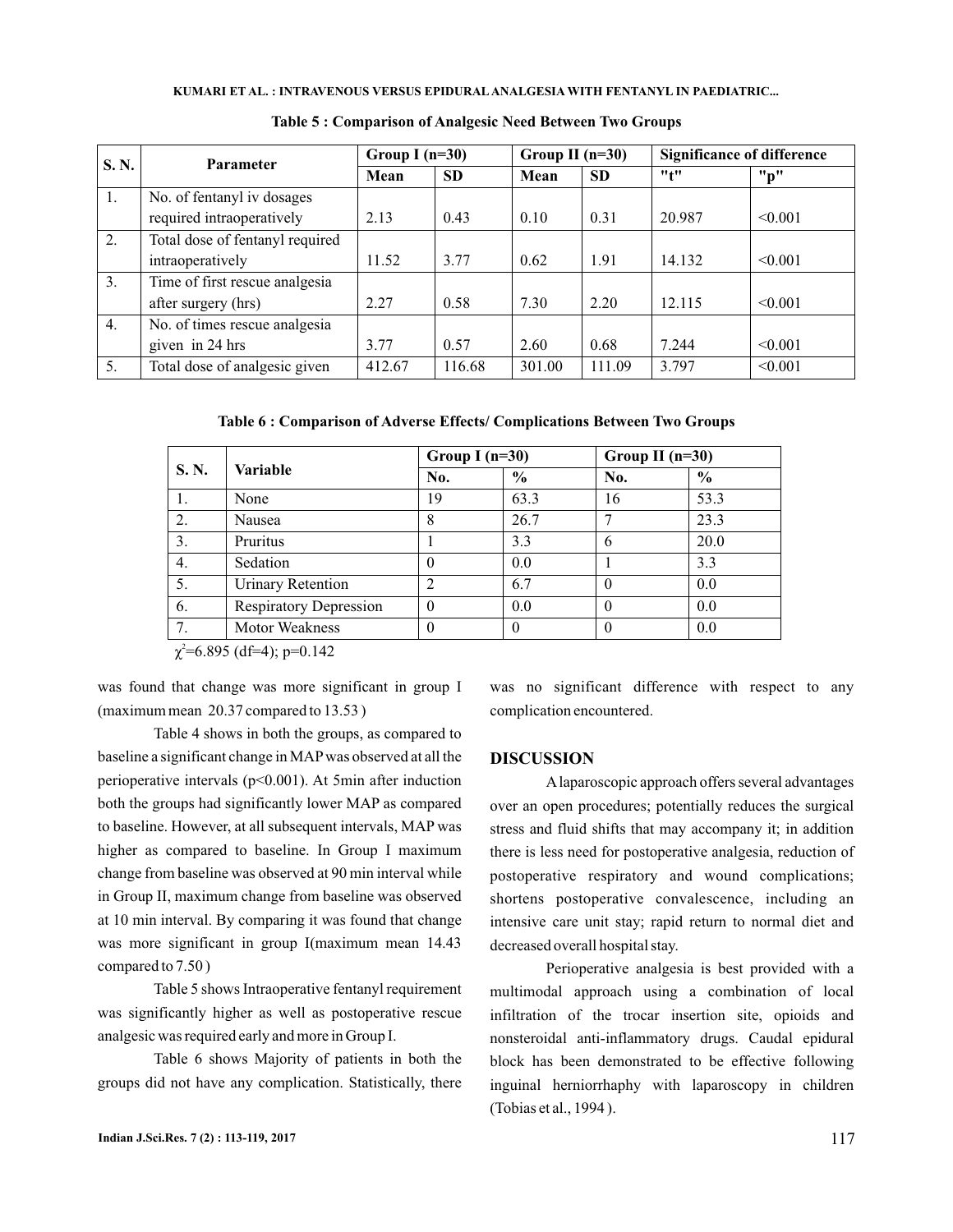Epidural local anaesthetic drugs administered alone has never become widely used for routine postoperative analgesia because of the significant failure rate resulting from regression of the sensory block and the unacceptable incidence of motor blockade and hypotension. The use of epidural analgesia for pain relief is revolutionized by the use of epidural opioids after the discovery of opioid receptors in the dorsal horn of the spinal cord. Opioids have both presynaptic and postsynaptic effects in the dorsal horn and affect the modulation of nociceptive input but do not cause motor or sympathetic blockade.

Carr et al. (1998) compared epidural infusions of fentanyl (2µg/ml) alone or combined with bupivacaine 0.125% for perioperative analgesia, motor block and other side-effects in children who underwent urological surgery in 42 children, ASA I-II, 1-16 yr.Both infusion regimens provided excellent analgesia (median objective pain scores=0). Three children in the F group and all children in the F-B group developed lower limb weakness ( $P < 0.05$ ).

In contrast to author's study, we compared intravenous fentanyl with epidural fentanyl ropivacaine bolus (single dose) in paediatric patients undergoing laparoscopic surgeries and found less requirement of postoperative analgesics in epidural group. In above mentioned study, lower limb weakness was reported with use of bupivacaine (0.125%) infusion but since we used ropivacaine (0.2%) bolus, no postoperative motor weakness was observed.

Wolf et al., 1998 studied various measures to modify infant stress in twenty-six infants who underwent major abdominal or thoracic surgery under general anaesthesia and showed that Spinal analgesia followed by epidural analgesia might result in more complete control of cardiovascular or stress responses than the using only epidural analgesia or only intravenous fentanyl group.

Similarly, in our study opioid analgesia with intravenous fentanyl provided less hemodynamic stability as compared to epidural fentanyl ropivacaine bolus.

De Negri et al. (2001) studied in 55 pediatric patients(1-4 yr old) who were randomly given a postoperative epidural infusion of plain ropivacaine 0.1% or ropivacaine 0.08% with varying doses of clonidine.

Analgesia was improved without any signs of increased sedation or other side effects with addition of clonidine.

In place of clonidine we have used single dose of fentanyl with ropivacaine (0.2%) bolus preoperatively and this combination provided stable hemodynamics intraoperatively, improvement in postoperative pain and no clinically significant side effects…

Kokinsky et al., 2003 compared the analgesic effect and PONV of intravenous fentanyl to placebo in pediatric boys during the first 24 hrs after day care penile surgery. Both group were administred caudal block with ropivacaine immediately afer surgery. The median time to first administration of analgesics after the caudal block was approximately 6 h. Intraoperative use of i.v. fentanyl 1µg/kg combined with a regional anaesthetic block is associated with an increased incidence of PONV without any significant contribution to the postoperative pain relief.

Similar with author's study, the median time to first administration of analgesics postoperatively in group of epidural fentanyl ropivacaine was approximately 6 h. But, unlike in above study there was less incidence of nausea vomiting in either group of our study. This may be attributed to the use of inj. Ondensetron in premedication.

Bai et al., 2004 also practiced same concept by using epidural lidocaine and fentanyl in two group accompanied with general anaesthesia in pediatric patient undergoing lower extremity surgery Compared to IV fentanyl group, epidural lidocaine group had significantly lower Objective Pain Score (OPSs) at 6 hours after arrival. Epidural lidocaine group had significantly lower Parent Visual Analog Scale (PVAS) immediately, 6 hrs and 24 hours after arrival. There was no significant difference in the incidence of postoperative nausea and vomiting.

Similar to above study, we used MOPS pain score postoperatively and found that MOPS score remained lower in epidural ropivacaine-fentanyl group than in iv fentanyl group till average 6 hr postoperatively and also there was no significant difference in incidences of postoperative nausea -vomiting between the groups.

On reviewing the literature till date, we did not find any study comparing the different analgesic regimens either intravenous opioids or use of epidural analgesia in pediatric patients undergoing laparoscopic surgeries. The results of